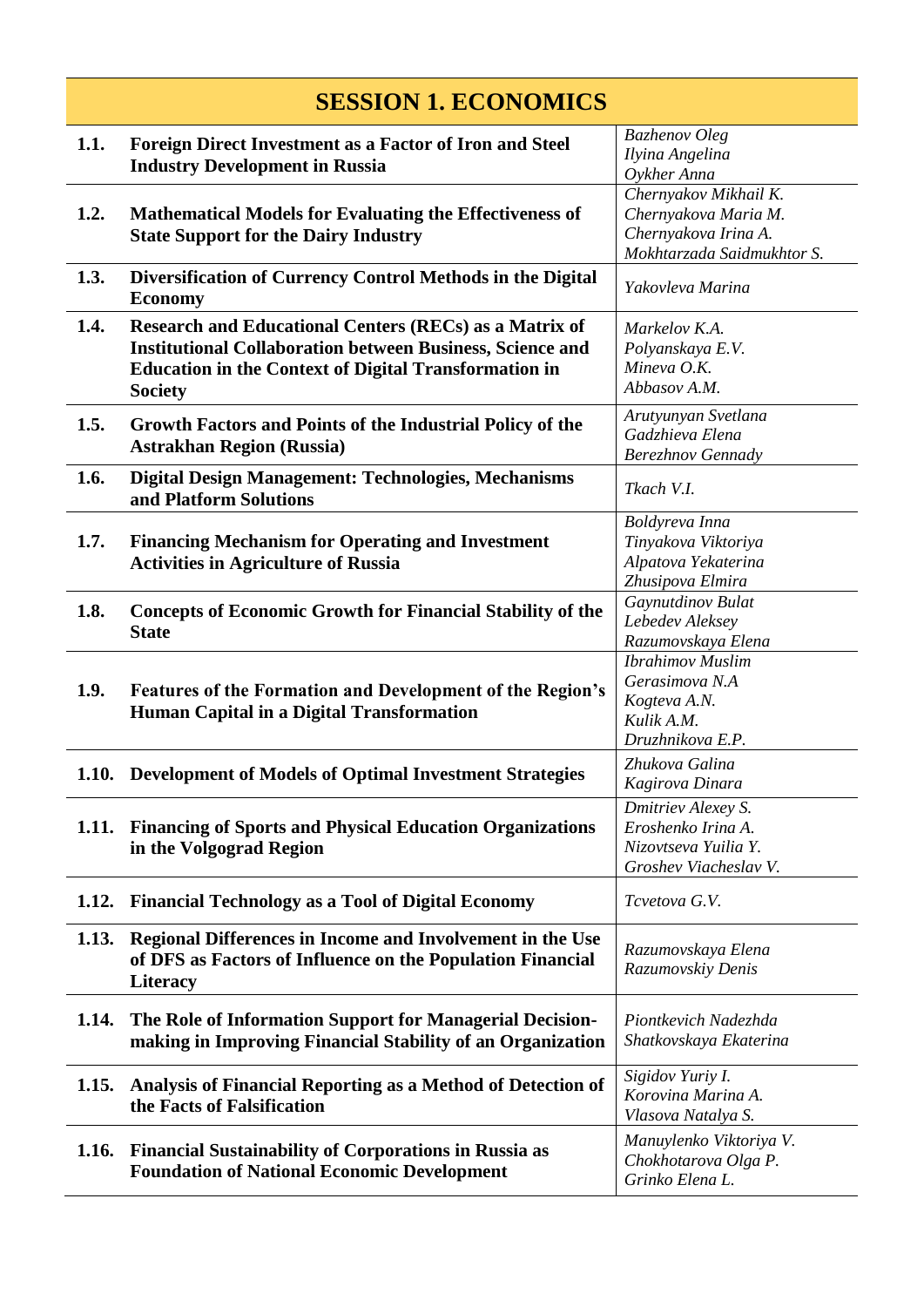| 1.17. | The Fundamentals of Financial Forecasting Condition of<br><b>Oil Production Enterprise</b>                                                                                    | Abedi Ahmed<br>Zaionchik Leonid                                                              |
|-------|-------------------------------------------------------------------------------------------------------------------------------------------------------------------------------|----------------------------------------------------------------------------------------------|
| 1.18. | Assessment of the Need for Human Resources in the Non-<br>Humanitarian Sphere in the Economy of the Khabarovsk<br><b>Territory on the Basis of Artificial Neural Networks</b> | Piunko Luciena E.<br>Tolkacheva Elena V.                                                     |
| 1.19. | The Formation of Integrated Accounting- and-Analytic<br>Space in the Agro-Industrial Cluster of the Region                                                                    | Semikolenova Marina<br>Semina Larisa<br>Filimonova Nataliy<br>Arinichev Vladimir             |
| 1.20. | <b>Reporting Information as a Form of Communication of</b><br><b>Business Entities</b>                                                                                        | Rudakova Tatyana<br>Semikolenova Marina<br>Zemlyakova Svetlana                               |
| 1.21. | Development of Youth Entrepreneurship in the Russian<br><b>Region</b>                                                                                                         | Smirnov V.V.<br>Zakharova A.N.<br>Abramova A.G.<br>Dulina G.S.<br>Semenov V.L.               |
| 1.22. | Formation of the Security Service as a tool for Ensuring the<br><b>Safety and Stability of Enterprises in Modern Conditions</b>                                               | Zhigunova Anna<br>Logvinova Irina<br>Porublyeva Evgeniya<br>Buylova Karina<br>Osmanov Zhasym |
|       | 1.23. Development Institutions and their Role in Maintaining<br><b>Financial and Innovative Infrastructure of the State</b>                                                   | Sazonov S.P.<br>Ezangina I.A.<br>Kharlamova E.E.<br>Chekhovskaya I.A.                        |
| 1.24. | <b>Budget Financing of Infrastructure Projects as a Tool for</b><br><b>Implementing the Investment Policy of the Regions of the</b><br><b>Russian Federation</b>              | Nevyantseva Liliya S.<br>Dukhkhani Adil B.D.                                                 |
| 1.25. | The EAEU Common Financial Market: What are the<br><b>Prospects of Sustainable Development?</b>                                                                                | Lvova Nadezhda<br>Rakhimov Zokhid<br>Voronova Natalia<br>Darushin Ivan                       |
| 1.26. | <b>Models and Mechanisms of Network Interaction Between</b><br>Universities and the Real Sector of the Economy in the<br><b>Field of Innovation</b>                           | Kukharev O.N.<br>Nosov A.V.<br>Tuskov A.A.<br>Grosheva E.S.                                  |
| 1.27. | <b>Modeling the Optimal Range of Dairy Products</b>                                                                                                                           | Bahteev Yu.D.<br>Bahteeva M.R.<br>Kuryaeva G.Yu<br>Tuskov A.A.                               |
|       | 1.28. Features of Formation of Marketing Relations of Non-<br><b>Profit Organizations in Modern Conditions</b>                                                                | Akopova E.S.<br>Przhedetskaya N.V.<br>Sheveleva V.V.<br>Giyasov A.T.                         |
| 1.29. | Modeling the Interaction of Large and Small Industrial<br><b>Entrepreneurship in Oil Refining</b>                                                                             | Andreev A.F.<br>Bunkovsky D.V.                                                               |
| 1.30. | <b>Economical Assessment Mineral Fertilizers Application</b><br><b>Systems in Production Conditions</b>                                                                       | Zhdanov Vasilii<br>Vinnichek Lubov<br>Vizirskaya Maria<br>Zhdanov Ivan                       |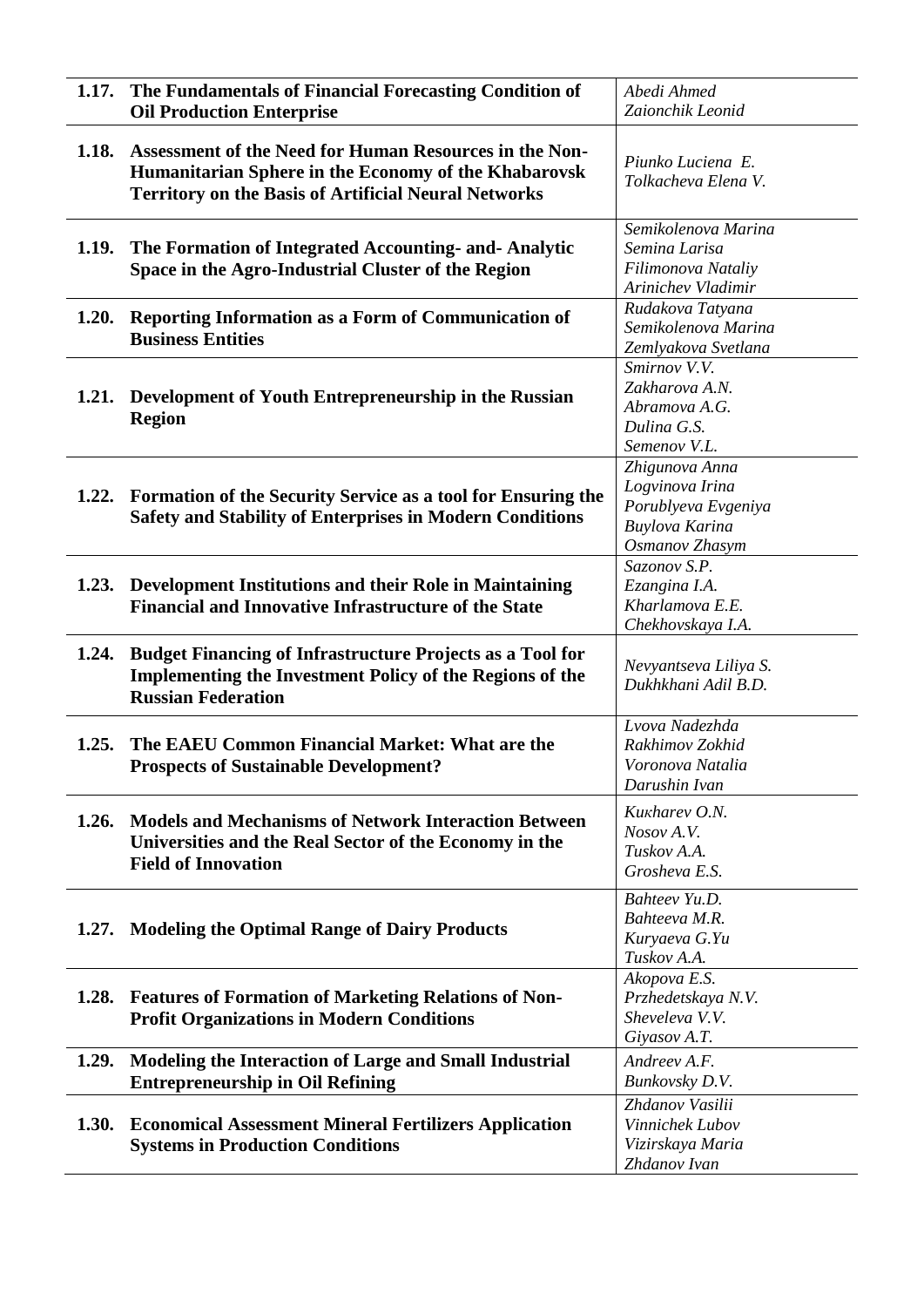|       |                                                                 | Makarova Lyudmila                |
|-------|-----------------------------------------------------------------|----------------------------------|
|       |                                                                 | Tkach Elena                      |
| 1.31. | Corporate social responsibility as a non-functional norm.       | Kudryavtseva Irina               |
|       | Its nature and formation factor                                 | Seliverstova Anna                |
|       |                                                                 | Vinogradova Natalya              |
| 1.32. | <b>Standardization of Insurance Services as a Factor in</b>     | Odinokova Tatyana D.             |
|       | <b>Improving Their Quality</b>                                  | Dvoryadkina Elena B.             |
| 1.33. | Clustering 'Goods' on the Two-Side Market - on the VK           | Plotnikov Andrei                 |
|       | <b>Social Network</b>                                           | Kawamorita Hiroko                |
|       |                                                                 | Petrova L.A.                     |
|       | 1.34. Prospects for Blockchain Implementation in the Financial  | Kalachev O.A.                    |
|       | <b>Sector</b>                                                   | Kuznetzova T.E.                  |
|       |                                                                 | Saparova B.S.                    |
|       | 1.35. Analysis of Performance Standards to Identify Distortions | Stolbovoy Vladislav S.           |
|       | in Financial Statements of Credit Organizations                 | Udalova Zoya V.                  |
|       |                                                                 |                                  |
| 1.36. | The Digital Economy Foresight and its Impact on the             | Krokhicheva G.E.                 |
|       | <b>Russian Economic Environment Functioning. The Regions'</b>   | Mezentseva Yu.R.                 |
|       | <b>Problems</b>                                                 | Izvarina N.Yu.                   |
|       |                                                                 | Sidorenko E.N.                   |
| 1.37. | Digital Interactive Management Reporting: Key Module in         |                                  |
|       | <b>Information Space Model of Digital Operating</b>             | Kovalenko Oksana A.              |
|       | <b>Environment of Agricultural Enterprises</b>                  |                                  |
|       |                                                                 |                                  |
| 1.38. | Assessment of the Risk-Benefit Ratio of an Investment           |                                  |
|       | <b>Project Based on the Volatility Rate and Integrated</b>      | Doroshenko Margarita             |
|       | <b>Indicator of the Environment Dynamics</b>                    |                                  |
|       |                                                                 | Balanova Milena                  |
|       | 1.39. I-Business Firms In The Industry 4.0 Global Value Chains  | <b>Bodiagin Oleg</b>             |
|       |                                                                 | Mezinova Inga                    |
|       |                                                                 | Zhelev Paskal                    |
|       | 1.40. Features Of Digitalization Of The Economy In The Socio-   | Piunko Luciena E.                |
|       | <b>Economic Development Of The Far Eastern Federal</b>          | Tolkacheva Elena V.              |
|       | <b>District</b>                                                 |                                  |
| 1.41. | <b>Institutional Components of Economic Security and their</b>  | Vasileva Inessa                  |
|       | <b>Transformation</b>                                           | Morozova Natalia                 |
|       |                                                                 | <b>Evseev</b> Artem              |
| 1.42. | <b>Dynamics of Exchange Rates and Oil Price: Adaptive</b>       | Orlik L.K.                       |
|       | <b>Analysis and Forecasting</b>                                 | Khasanova I.F.                   |
|       |                                                                 | Baranova Inna                    |
| 1.43. | <b>Gender Features of Financial Literacy (Self-Efficacy) of</b> | Vlasenko Maria                   |
|       | <b>Students at a Technical University</b>                       | Ovchinnikova Natalia             |
|       |                                                                 | Prikhodko Evgenia                |
|       |                                                                 | Chunguang Liu<br>Mezentseva J.R. |
|       | 1.44. The Regional Resource Potential as a Factor in Ensuring   | Krokhicheva G.E.                 |
|       | <b>Economic Security at the Meso-Level</b>                      | Arkhipov E.L.                    |
|       |                                                                 | Alekseeva O.A.                   |
|       |                                                                 | Arkhipov E.L.                    |
|       |                                                                 | Penkova E.Y.                     |
|       | 1.45. Model for Ensuring Economic Security of a Business        | Shcherbakova T.A.                |
|       |                                                                 | Kazantseva S.Y.                  |
|       |                                                                 | Istomina Natalia A.              |
|       | 1.46. State Regulation of Financial Position of Territories     | Dolganova Yulia S.               |
|       |                                                                 | Koskova Veronica S.              |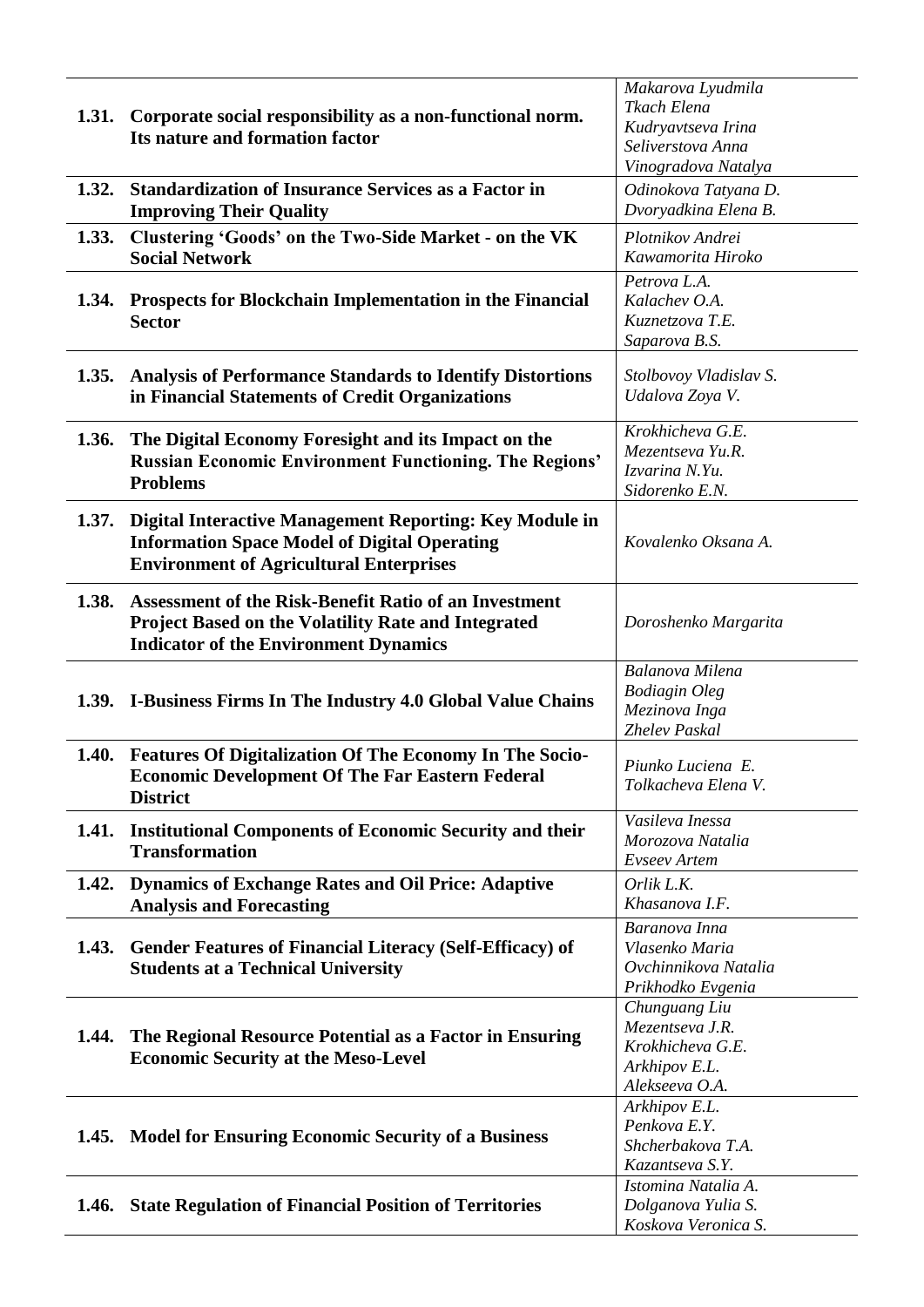| 1.47.        | <b>Engineering Situational Analysis of Enterprise Economic</b><br><b>Security</b>                                                                                   | Lesnyak V.V.<br>Selezneva E.M.                                                           |
|--------------|---------------------------------------------------------------------------------------------------------------------------------------------------------------------|------------------------------------------------------------------------------------------|
| 1.48.        | <b>Analysis of Indicators of Sustainable Development Goals</b><br>for Rural Areas of Russia                                                                         | Glubokova Lyudmila G.<br>Kokhanenko Dmitry V.<br>Shevelev Sergey Y.<br>Ilyina Marina A.  |
| 1.49.        | <b>Regional Innovation Climate: Definition and Analysis</b>                                                                                                         | Egorova Alexandra<br><b>Uzhegov</b> Artyom                                               |
| 1.50.        | <b>Spatial Behavior of Prices in the Russian Dairy Product</b><br>Market: Influence of the Market of the Republic of Belarus                                        | Stupnikova A.V.                                                                          |
| <b>1.51.</b> | <b>Proportional Banking Regulation System in Russia Based</b><br>on the Concept of Basel III                                                                        | Mokeeva Natalya N.<br>Yuzvovich Larisa I.<br>Isakova Natalya Y.<br>Rodicheva Valeriya B. |
| 1.52.        | <b>Formation of Economic Potential of a Restricted</b><br><b>Administrative Unit</b>                                                                                | Bakunova Tatyana V.<br>Novikova Natalya Yu.<br>Trofimova Elena A.<br>Koltsova Tatyana A. |
| 1.53.        | Motives and Forms of Secondary Employment in the field<br>of Higher Professional Education of the District Murom                                                    | Smolina N.V.<br>Ryzhkova M.N.                                                            |
| 1.54.        | Modern Ethno-Economic Processes in the Sayano-Altai<br><b>Region: Continuity, Universality and Multifunctionalism</b>                                               | Sevek V.K.<br>Taybyl R.S.<br>Badarchi Kh.B.<br>Sevek R.M.                                |
|              | 1.55. Relativism in Modern Russian Economy                                                                                                                          | Smirnov V.V.<br>Semenov V.L.<br>Shachkova I.Yu.<br>Yaklashkin M.N.                       |
| 1.56.        | <b>Implementation of Digital Technologies at Russian</b><br>Enterprises as a Reserve for Increasing the Efficiency of<br><b>Using Working Time</b>                  | Kipervar Elena A.<br>Kipervar Ekaterina A.<br>Pobiyanskaya Anastasia V.                  |
| 1.57.        | <b>Actual Issues of Risk Management in the Market of Digital</b><br><b>Financial Assets</b>                                                                         | Shatohina J.I.<br>Kochetkov A.V.                                                         |
| 1.58.        | <b>Using Transport Analogies in OFZ Market-Making</b>                                                                                                               | Bobrik Petr P.                                                                           |
| 1.59.        | <b>Expedience of Investing in the Intellectual Potential of an</b><br><b>Enterprise Using the Example of PJSC Gazprom</b>                                           | Baranova Nina<br>Loginova Darya                                                          |
| 1.60.        | Prospects for Restoring the Investment Flow to the Syrian<br><b>Arab Republic</b>                                                                                   | Maximova Tatyana<br>Eid Nada                                                             |
| 1.61.        | <b>Evaluation of the Cultural Proximity Factors Impact on the</b><br><b>Mutual Trade Efficiency of the Countries Within Eurasian</b><br><b>Economic Integration</b> | Vyazovskaya Veronika<br>Savelyeva Irina<br>Falchenko Oksana<br>Chaikina Maria            |
| 1.62.        | <b>Results of Economic Activity of Personal Subsidiary Plots</b><br><b>Engaged in Distant-Pasture Animal Husbandry in the</b><br><b>Republic of Tuva</b>            | Taibyl Regina<br>Darzhaa Chayana<br><b>Bor Amarsanaa</b>                                 |
| 1.63.        | Development of Sharing Economy in the Context of<br><b>Digitalization of Joint Consumption</b>                                                                      | Ignatova Tatiana<br>Platonova Elena<br>Pavlyukova Antonina<br>Sroslak Grzegorz           |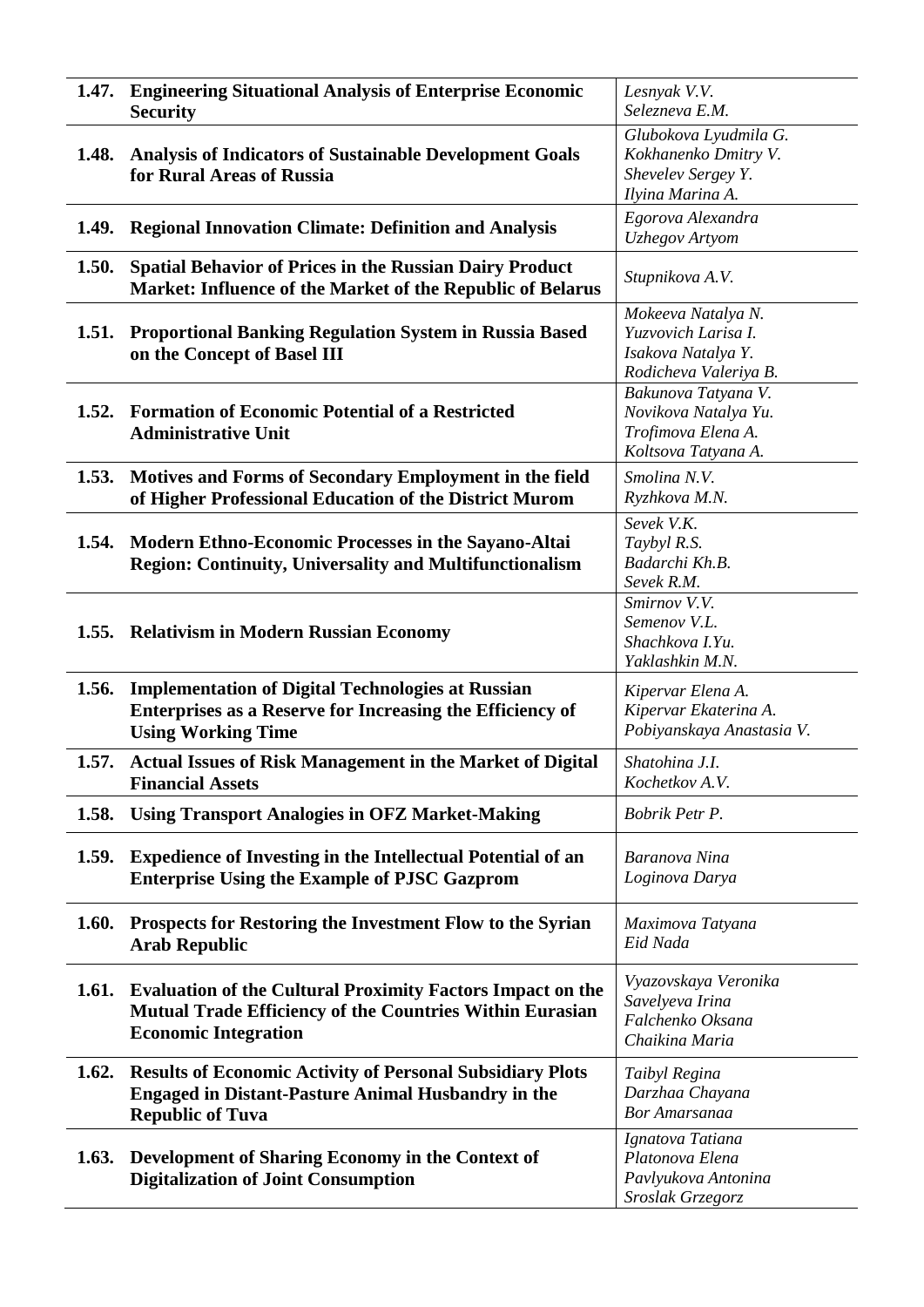|       | 1.64. Assessment of Modern Global Trends in Digital Trade and<br><b>Finance</b>                                                                  | Ignatova Tatiana<br><b>Alexakis Christos</b><br>Ivanova Daria<br>Dudukalov Egor              |
|-------|--------------------------------------------------------------------------------------------------------------------------------------------------|----------------------------------------------------------------------------------------------|
|       | 1.65. Inertia of the Regional Economic System: Distinctive<br><b>Features and Manifestations</b>                                                 | Afonasova Margarita A.<br>Bogomolova Aliona V.<br>Dobrynin Andrey S.                         |
| 1.66. | <b>Management of Investment and Innovation-Driven</b><br><b>Development of Business Entities: Determinants of</b><br><b>Workforce Activating</b> | Kirishchieva Irina R.<br>Skorev Mikhail M.<br>Grafova Tatiana O.<br>Kirishchieva Victoria I. |
| 1.67. | <b>Personnel Competence and Qualification Level</b><br><b>Improvement: Motivation and Incentive Factors</b>                                      | Kirishchieva Victoria I.                                                                     |
| 1.68. | The Use of Accounting Engineering Elements in Strategic<br><b>Accounting</b>                                                                     | Skorev Mikhail M.<br>Grafova Tatiana O.<br>Kirishchieva Irina R.<br>Mishchenko Oksana A.     |
| 1.69. | The Analysis of the Consequences of Russia's Accession to<br>the World Trade Organization                                                        | <b>Udalov</b> Andrey<br>Udalova Zoya<br>Postnikova Lyubov                                    |
| 1.70. | <b>Quality Management of Regional Economic</b><br><b>Competitiveness</b>                                                                         | Chaynikov V.N.<br>Semenov V.L.<br>Zakharova A.N.<br>Voskresenskaya N.V.                      |
|       | 1.71. Ensuring the Sustainable Development of Hotel<br><b>Establishments by Improving the Service Quality</b>                                    | Kobyak M.V.<br>Skobkin S.S.<br>Makhlouf Aghiad<br>Jarrouj George                             |
| 1.72. | <b>Impact of Financial Instruments of the Bank of Russia for</b><br>the Stability of the Banking System                                          | Tatyannikov V.A.<br>Reshetnikova T.V.<br>Prokofieva E.N.                                     |
| 1.73. | <b>Economic Feasibility of Using a Renewable Energy Source</b><br>for a Remote Industrial Enterprise                                             | Vishniakova Olga<br>Matushkina Olga                                                          |
| 1.74. | <b>Formation of the Creative Cluster of the Republic of</b><br><b>Crimea: the Reality and Potential</b>                                          | <b>Baranov</b> Alexey<br>Kotlyarova Olga<br>Tagaev Alexey<br>Lesnik Aleksej                  |
| 1.75. | Analysis of Investment Appeal for the Food Industry of<br><b>Crimea</b>                                                                          | Lomachenko Tatiana<br>Ablaev Remzi<br><b>Ablaev Alim</b><br>Roshchupkin Stanislav            |

## **SESSION 2. MANAGEMENT**

| 2.1. | <b>Organizational and Technological Solutions for the</b><br><b>Construction of Enclosing Structures Made of Cellular</b><br><b>Concrete of Multi-Storey Buildings</b> | Fakhratov Mukhammet A.<br>Akbari Mohammad Sharif                              |
|------|------------------------------------------------------------------------------------------------------------------------------------------------------------------------|-------------------------------------------------------------------------------|
| 2.2. | <b>Functioning of Special Economic Zones in the Digital</b><br><b>Economy Era</b>                                                                                      | Kryukova Ekaterina<br>Markelov Konstantin<br>Matsui Elena<br>Usachyova Lyubov |
| 2.3. | <b>Taiwanese and Chinese Automotive Industry Trends</b>                                                                                                                | Kolesnikov Alexander<br>Lomachenko Tatiana<br>Kokodey Tatiana<br>Ablaev Remzi |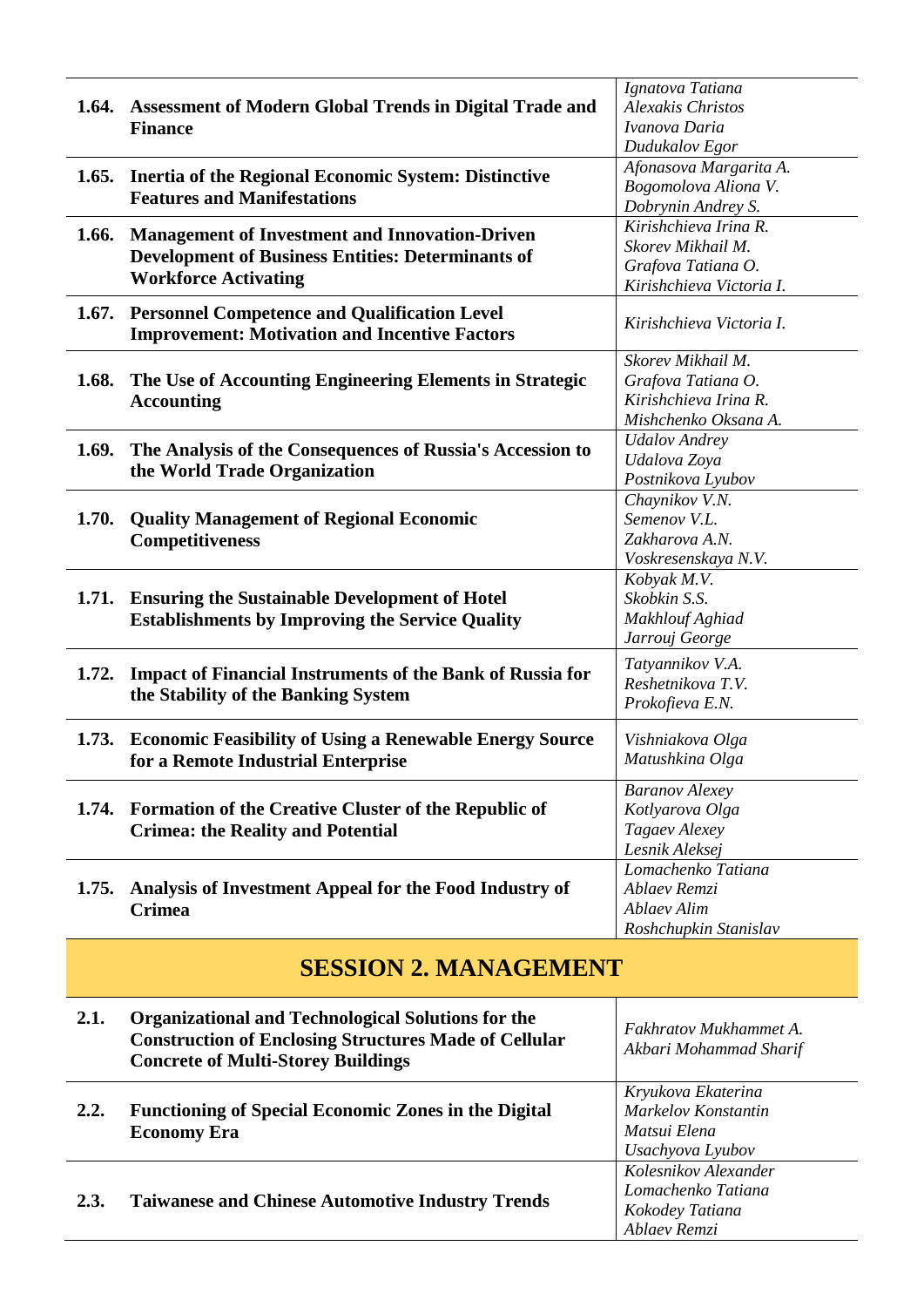| 2.4.  | <b>7i-Model for Smart Urban Management</b>                       | Semyachkov Konstantin                   |
|-------|------------------------------------------------------------------|-----------------------------------------|
|       |                                                                  | Popov Evgeny                            |
| 2.5.  | <b>Entropy in the Management of Labor Potential</b>              | Radko S.G.                              |
| 2.6.  | <b>Assessing Grain Terminal Equipment Downtime Risk</b>          | Veremeenko Elena                        |
|       | <b>Using Simulation</b>                                          | Rogovenko Tatyana                       |
| 2.7.  | <b>Digital Financial Services Market Development:</b>            | Loginov M.P.                            |
|       |                                                                  | Usova N.V.                              |
|       | <b>Background and Prospects</b>                                  | Nedorostkova E.E.                       |
|       |                                                                  | Akmaeva Raisya I.                       |
| 2.8.  | Development of Management in the Digital Era                     | Aytpaeva Aygul A.                       |
|       |                                                                  | Glinchevskiy Edvard I.                  |
|       |                                                                  | Zhautikov Bakhyt                        |
|       |                                                                  | Melnikov Evgeny                         |
| 2.9.  | <b>Organizational Culture: Some Comparisons of Research</b>      | Menshikova Galina                       |
|       | <b>Fields in Argentina and the Russian Federation</b>            | Moraita Isabel<br>Pruel Nikolay         |
|       |                                                                  |                                         |
| 2.10. | <b>Cluster Participants Risk Management: Modern Approach</b>     | Lyamzin Oleg                            |
|       | and Aspects                                                      | Vyzhitovich Alexander                   |
|       |                                                                  | Kamerilova G.S.                         |
|       | 2.11. Development of Human Resources in Pedagogical Activity     | Kartavykh M.A.                          |
|       | <b>Based on Effective Educational Practices in the Sphere of</b> | Ageeva E.L.                             |
|       | <b>Formation of Safety Culture on Transport</b>                  | Veryaskina M.A.                         |
|       |                                                                  | Sataeva Diana                           |
| 2.12. | "Process Factory" Project as a Tool of Logistics                 | Kraynova Olga                           |
|       | <b>Management in a Lean University</b>                           | Pavlova Lydmila                         |
|       |                                                                  | Arshinina Polina                        |
|       | 2.13. Evaluation of the Effectiveness of the Logistics System    | Kiseleva Albina                         |
| 2.14. | <b>Managing of Motivation for Millennial IT Professionals in</b> |                                         |
|       | Latvia                                                           | Gribanova Svetlana                      |
|       |                                                                  | Morozov Mikhail                         |
|       | 2.15. Innovative Training in Digital Transformation              | Morozova Natalia                        |
|       |                                                                  | Moldazhanov Marat                       |
| 2.16. | The Development of the Theory of Human Capital in the            | Khaykin M.M.                            |
|       | <b>Historical Dimension</b>                                      | Lapinskas A.A.                          |
|       |                                                                  | Kochergina O.A.                         |
| 2.17. | Developing a Strategy to Improve Reliability in Supply           | Terenina Irina V.                       |
|       | <b>Chains</b>                                                    | Kostoglodov Dmitry D.                   |
|       |                                                                  | Protsenko Inga O.<br>Pivovarova Galina  |
|       |                                                                  | Tretyachenko Tatyana                    |
|       | 2.18. Problems of Forming Logistics Links in Building Sphere     | Sogomonyan Svetlana                     |
|       |                                                                  | Kulkova Elena                           |
|       |                                                                  |                                         |
| 2.19. | Development of Import Substitution of Goods as a Factor of       | Vasilyeva Anjelica V.                   |
|       | <b>Ensuring Competitiveness of Amur Region</b>                   |                                         |
|       |                                                                  |                                         |
| 2.20. | <b>Seven Tools for Quality Management and Control: Theory</b>    | Grigoryan Ekaterina<br>Golubkova Ilonna |
|       | and Practice                                                     |                                         |
|       |                                                                  | Tsurkan Marina                          |
| 2.21. | <b>Risks, Associated with LISP Projects</b>                      | Mamagulashvili David                    |
|       |                                                                  | Uryadova Tatyana<br>Artemiev Alexey     |
|       |                                                                  |                                         |